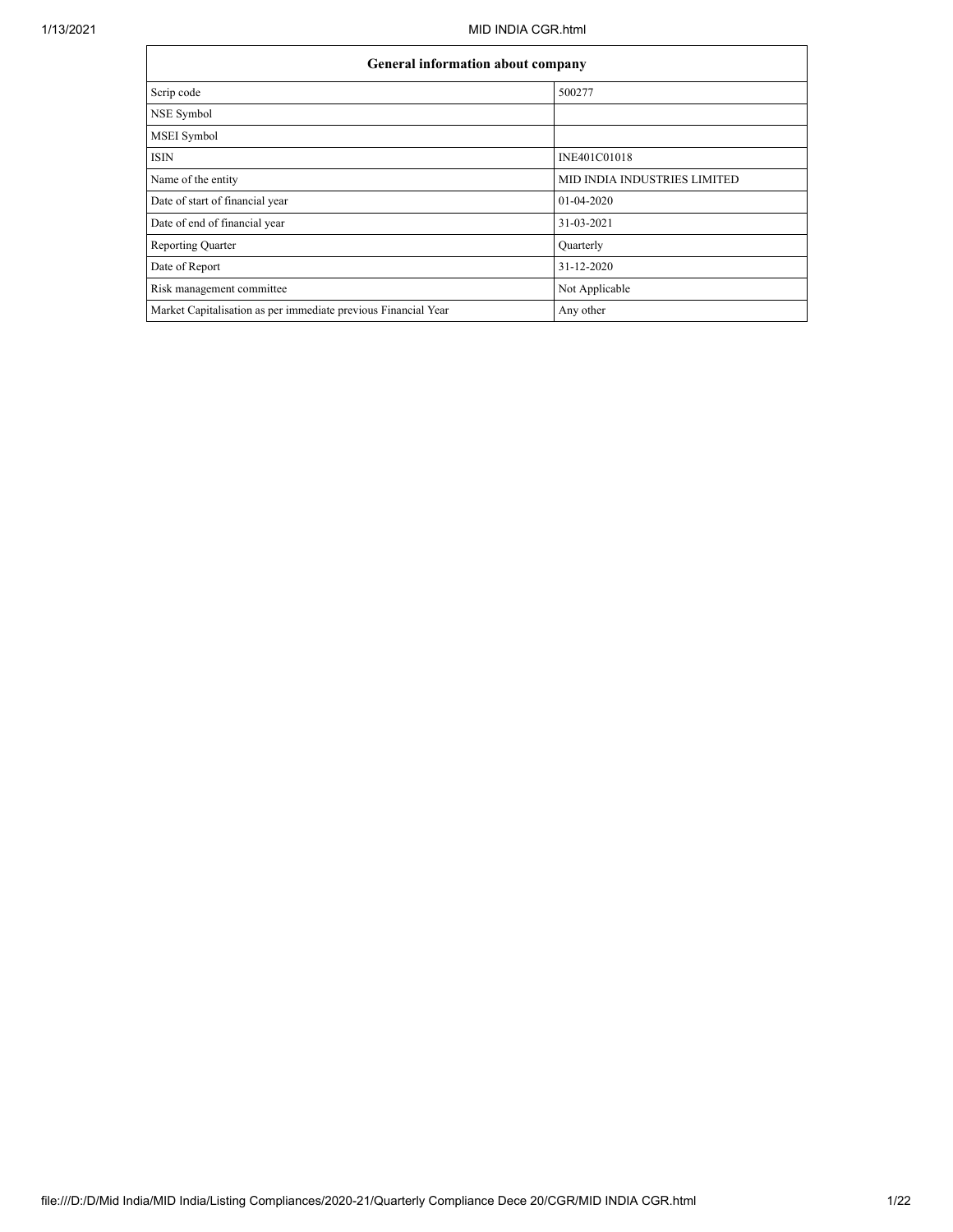## **Annexure I**

## **Annexure I to be submitted by listed entity on quarterly basis**

## **I. Composition of Board of Directors**

|                           |                     |            |                                                |                                        |                   |                          | Disclosure of notes on composition of board of directors explanatory                                 |                                             |                                          |                                                         |                      |                                            | Textual Information(1)                                                                                                                         |                                                                                                                                                                   |                                                                                                                                                                          |                                                                                                                                                                                                         |                           |
|---------------------------|---------------------|------------|------------------------------------------------|----------------------------------------|-------------------|--------------------------|------------------------------------------------------------------------------------------------------|---------------------------------------------|------------------------------------------|---------------------------------------------------------|----------------------|--------------------------------------------|------------------------------------------------------------------------------------------------------------------------------------------------|-------------------------------------------------------------------------------------------------------------------------------------------------------------------|--------------------------------------------------------------------------------------------------------------------------------------------------------------------------|---------------------------------------------------------------------------------------------------------------------------------------------------------------------------------------------------------|---------------------------|
|                           |                     |            |                                                |                                        |                   |                          |                                                                                                      |                                             |                                          | Wether the listed entity has a Regular Chairperson   No |                      |                                            |                                                                                                                                                |                                                                                                                                                                   |                                                                                                                                                                          |                                                                                                                                                                                                         |                           |
|                           |                     |            |                                                |                                        |                   |                          |                                                                                                      |                                             |                                          | Whether Chairperson is related to MD or CEO No          |                      |                                            |                                                                                                                                                |                                                                                                                                                                   |                                                                                                                                                                          |                                                                                                                                                                                                         |                           |
| e of<br>ector             | PAN                 | <b>DIN</b> | Category 1<br>of directors                     | Category 2 Category<br>of<br>directors | 3 of<br>directors | Date<br>of<br>Birth      | Whether<br>special<br>resolution<br>passed?<br>[Refer Reg.<br>$17(1A)$ of<br>Listing<br>Regulations] | Date of<br>passing<br>special<br>resolution | <b>Initial Date</b><br>of<br>appointment | Date of Re-<br>appointment                              | Date of<br>cessation | Tenure<br>of<br>director<br>(in<br>months) | No of<br>Directorship<br>in listed<br>entities<br>including<br>this listed<br>entity (Refer<br>Regulation<br>17A of<br>Listing<br>Regulations) | No of<br>Independent<br>Directorship<br>in listed<br>entities<br>including<br>this listed<br>entity (Refer<br>Regulation<br>$17A(1)$ of<br>Listing<br>Regulations | Number of<br>memberships<br>in Audit/<br>Stakeholder<br>Committee(s)<br>including this<br>listed entity<br>(Refer<br>Regulation<br>$26(1)$ of<br>Listing<br>Regulations) | No of post of<br>Chairperson<br>in Audit/<br>Stakeholder<br>Committee<br>held in listed<br>entities<br>including this<br>listed entity<br>(Refer<br>Regulation<br>$26(1)$ of<br>Listing<br>Regulations) | No<br>pro<br>$\mathbf{F}$ |
| <b>AY</b><br>Ŧ            | AEAPS5762D          | 01548011   | Executive<br>Director                          | Not<br>Applicable                      | MD                | $13 -$<br>$10-$<br>1969  | NA                                                                                                   |                                             | 14-11-2014                               | 01-10-2019                                              |                      |                                            |                                                                                                                                                | $\theta$                                                                                                                                                          | $\mathbf{0}$                                                                                                                                                             | $\mathbf{0}$                                                                                                                                                                                            |                           |
| 'ANI<br><b>KAR</b>        | ADKPS7362N 01591062 |            | Executive<br>Director                          | Not<br>Applicable                      |                   | $14-$<br>$01 -$<br>1960  | <b>NA</b>                                                                                            |                                             | 24-05-2019                               |                                                         |                      |                                            |                                                                                                                                                | $\Omega$                                                                                                                                                          | $\mathbf{0}$                                                                                                                                                             | $\mathbf{0}$                                                                                                                                                                                            |                           |
| <b>SH</b><br>$\mathbf{R}$ | ADIPJ7421K          | 01548417   | Non-<br>Executive -<br>Independent<br>Director | Not<br>Applicable                      |                   | $27 -$<br>$10-$<br>1967  | NA                                                                                                   |                                             | 01-04-2014                               | 01-04-2019                                              |                      | 81                                         |                                                                                                                                                |                                                                                                                                                                   | $\overline{2}$                                                                                                                                                           | $\overline{c}$                                                                                                                                                                                          |                           |
| T                         | ACQPJ6448K          | 00380080   | Non-<br>Executive -<br>Independent<br>Director | Not<br>Applicable                      |                   | $22 -$<br>$07 -$<br>1973 | NA                                                                                                   |                                             | 01-04-2014                               | 01-04-2019                                              |                      | 81                                         |                                                                                                                                                |                                                                                                                                                                   | $\overline{2}$                                                                                                                                                           | $\bf{0}$                                                                                                                                                                                                |                           |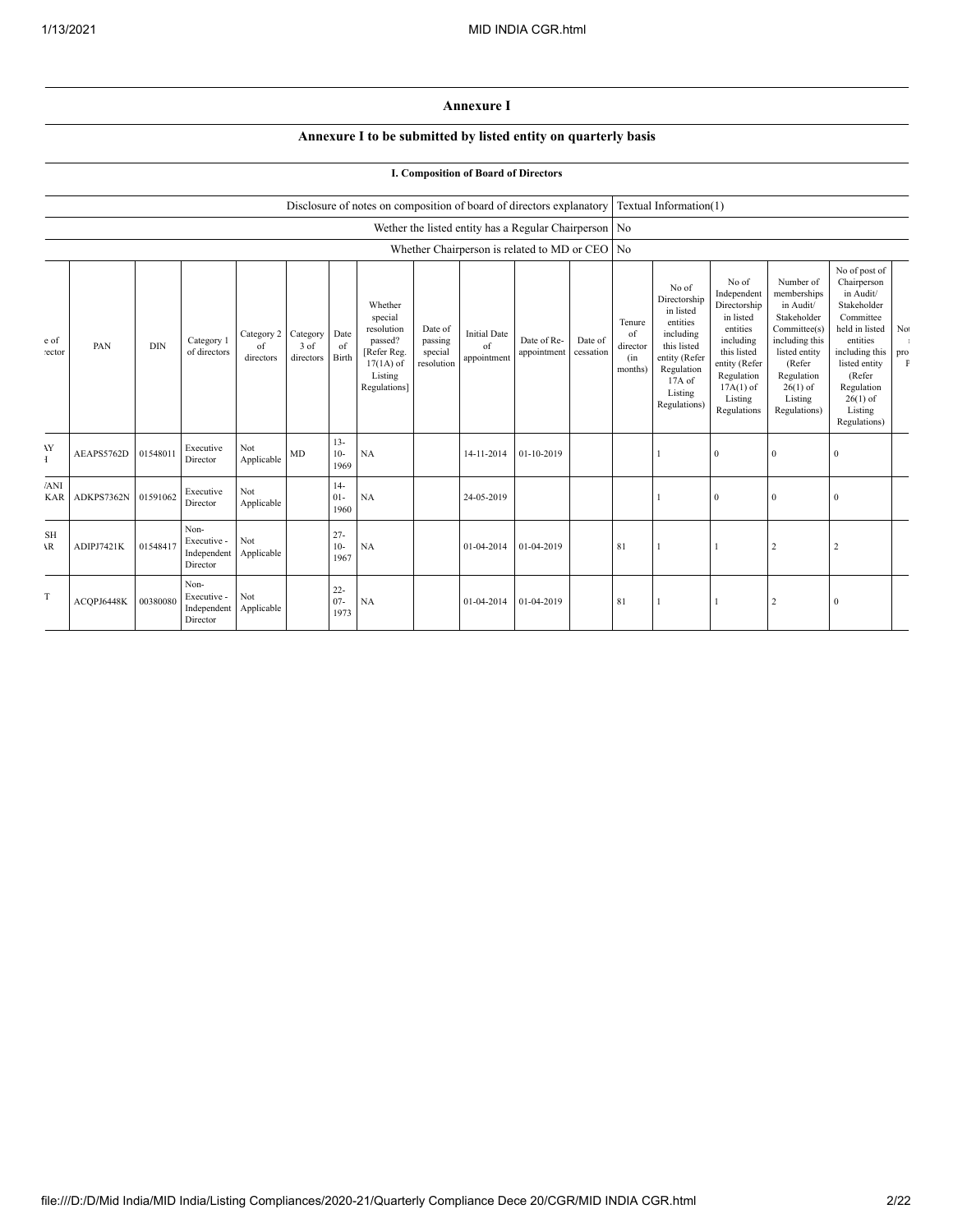|    |                      |                                 |                     |            |                                                |                               |                                 |                          | Disclosure of notes on composition of board of directors explanatory                                 |                                             |                                          |                            |                      |                                            |                                                                                                                                                  |                                                                                                                                                                      |                                                                                                                                            |
|----|----------------------|---------------------------------|---------------------|------------|------------------------------------------------|-------------------------------|---------------------------------|--------------------------|------------------------------------------------------------------------------------------------------|---------------------------------------------|------------------------------------------|----------------------------|----------------------|--------------------------------------------|--------------------------------------------------------------------------------------------------------------------------------------------------|----------------------------------------------------------------------------------------------------------------------------------------------------------------------|--------------------------------------------------------------------------------------------------------------------------------------------|
|    |                      |                                 |                     |            |                                                |                               |                                 |                          | Wether the listed entity has a Regular Chairperson                                                   |                                             |                                          |                            |                      |                                            |                                                                                                                                                  |                                                                                                                                                                      |                                                                                                                                            |
| Sr | Title<br>(Mr)<br>Ms) | Name of<br>the<br>Director      | PAN                 | <b>DIN</b> | Category 1<br>of directors                     | Category 2<br>of<br>directors | Category<br>$3$ of<br>directors | Date<br>of<br>Birth      | Whether<br>special<br>resolution<br>passed?<br>[Refer Reg.<br>$17(1A)$ of<br>Listing<br>Regulations] | Date of<br>passing<br>special<br>resolution | <b>Initial Date</b><br>of<br>appointment | Date of Re-<br>appointment | Date of<br>cessation | Tenure<br>of<br>director<br>(in<br>months) | No of<br>Directorship<br>in listed<br>entities<br>including<br>this listed<br>entity (Refer<br>Regulation<br>$17A$ of<br>Listing<br>Regulations) | No of<br>Independent<br>Directorship<br>in listed<br>entities<br>including<br>this listed<br>entity<br>(Refer<br>Regulation<br>$17A(1)$ of<br>Listing<br>Regulations | Numbe<br>member:<br>in Auc<br>Stakeho<br>Committ<br>including<br>listed en<br>(Ref <sub>f</sub> )<br>Regula<br>26(1)<br>Listir<br>Regulati |
| 5  | Mrs                  | <b>DEEPIKA</b><br><b>GANDHI</b> | ATXPP4314L 07017162 |            | Non-<br>Executive -<br>Independent<br>Director | Not<br>Applicable             |                                 | $02 -$<br>$08 -$<br>1988 | NA                                                                                                   |                                             | 14-11-2014                               | 14-11-2019                 |                      | 74                                         |                                                                                                                                                  |                                                                                                                                                                      |                                                                                                                                            |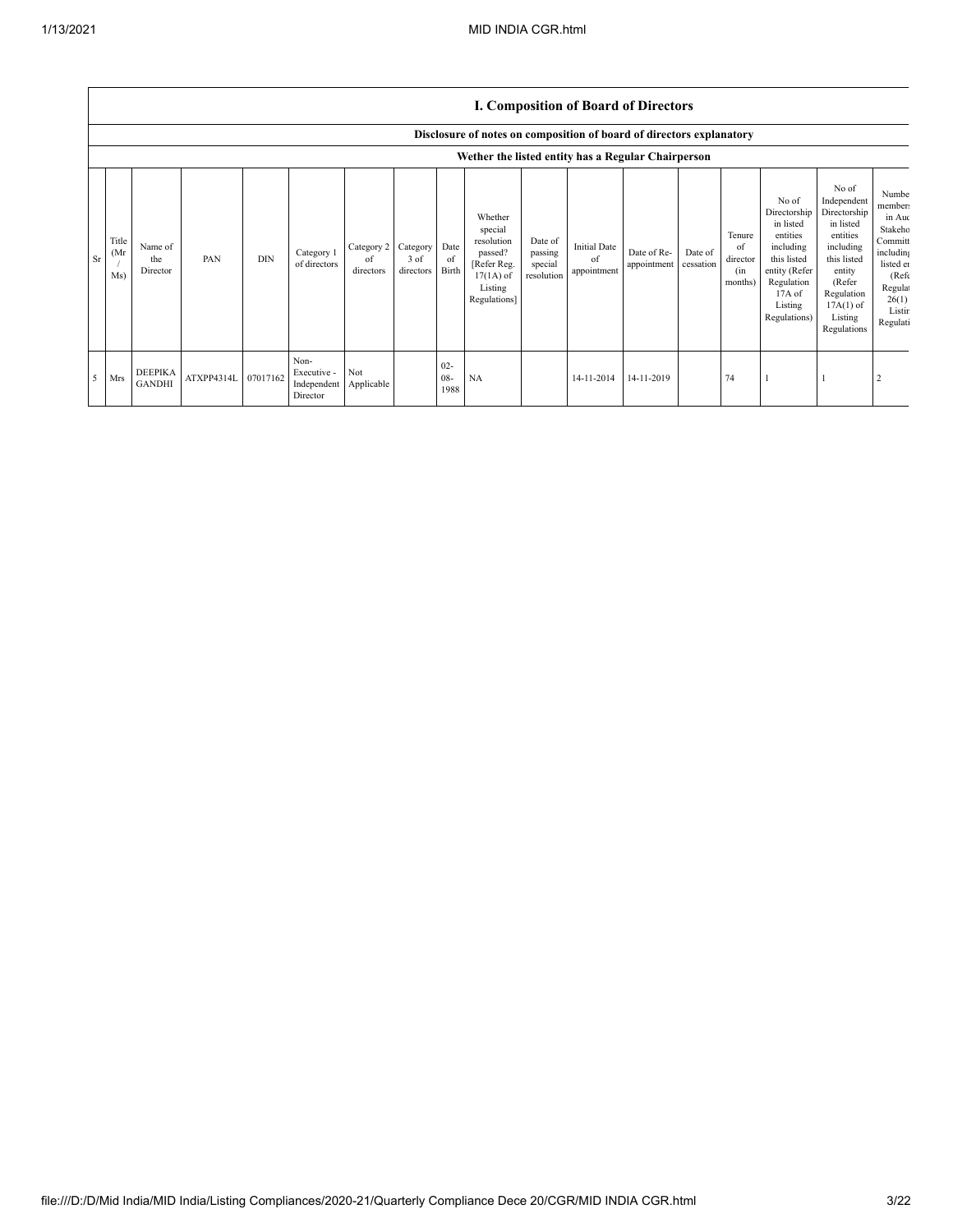|                        | <b>Text Block</b>                                                                                                                                                                                                                                                                                                                                                                                                                                                                            |
|------------------------|----------------------------------------------------------------------------------------------------------------------------------------------------------------------------------------------------------------------------------------------------------------------------------------------------------------------------------------------------------------------------------------------------------------------------------------------------------------------------------------------|
|                        | Company does not have any permanent chairman of the Company. However, Chairman is elected in<br>every Board Meeting, by Board Members amongst directors present in the meeting.                                                                                                                                                                                                                                                                                                              |
|                        | Mr. Rakesh Kumar Jain was initially appointed as Director of the Company on 01.06.2011. However, on<br>Commencement of Companies Act, 2013 Mr. Rakesh Kumar Jain was appointed as Independent<br>Director of the Company for first term of five years w.e.f 01.04.2014. Please note that members have<br>already given their consent in their annual general meeting held on 29.09.2018 for his re-appointment as<br>independent director for a second term of five years w.e.f. 01.04.2019. |
| Textual Information(1) | Mr. Aneet Jain was initially appointed as Director of the Company on 30.04.2002. However, on<br>Commencement of Companies Act, 2013 Mr. Aneet Jain was appointed as Independent Director of the<br>Company for first term of five years w.e.f 01.04.2014. Please note that members have already given their<br>consent in their annual general meeting held on 29.09.2018 for his re-appointment as independent<br>director for a second term of five years w.e.f. 01.04.2019.               |
|                        | Mrs. Deepika Gandhi was initially appointed as Independent Director (Women Director) of the<br>Company for first term of five years w.e.f. 14.11.2014. Please note that members have already given<br>their consent in their annual general meeting held on 25.09.2019 for her re-appointment as independent<br>director for a second term of five years w.e.f. 14.11.2019                                                                                                                   |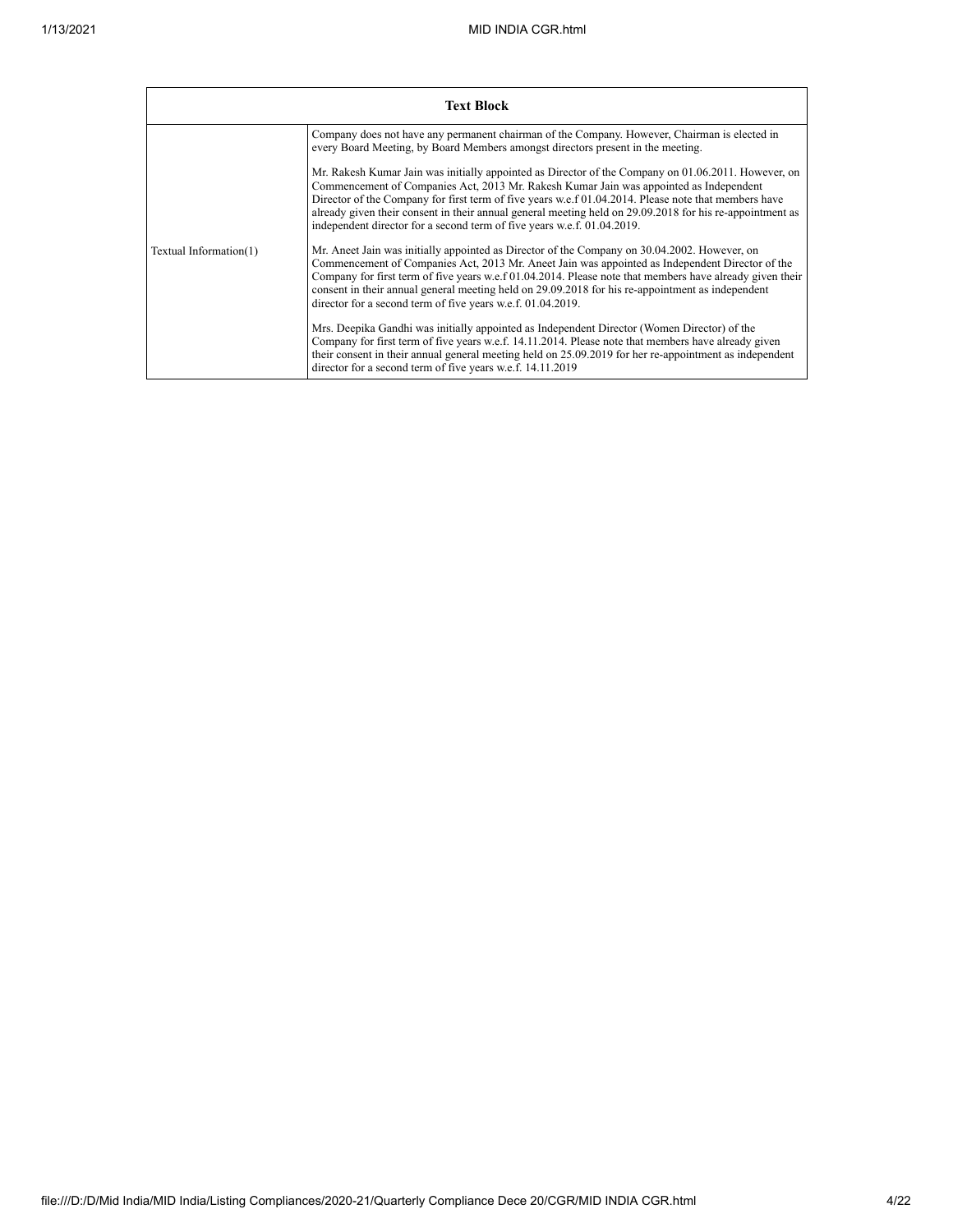| Annexure 1                                                                           |  |  |  |  |  |  |  |
|--------------------------------------------------------------------------------------|--|--|--|--|--|--|--|
| <b>II. Composition of Committees</b>                                                 |  |  |  |  |  |  |  |
| Disclosure of notes on composition of committees explanatory [Textual Information(1) |  |  |  |  |  |  |  |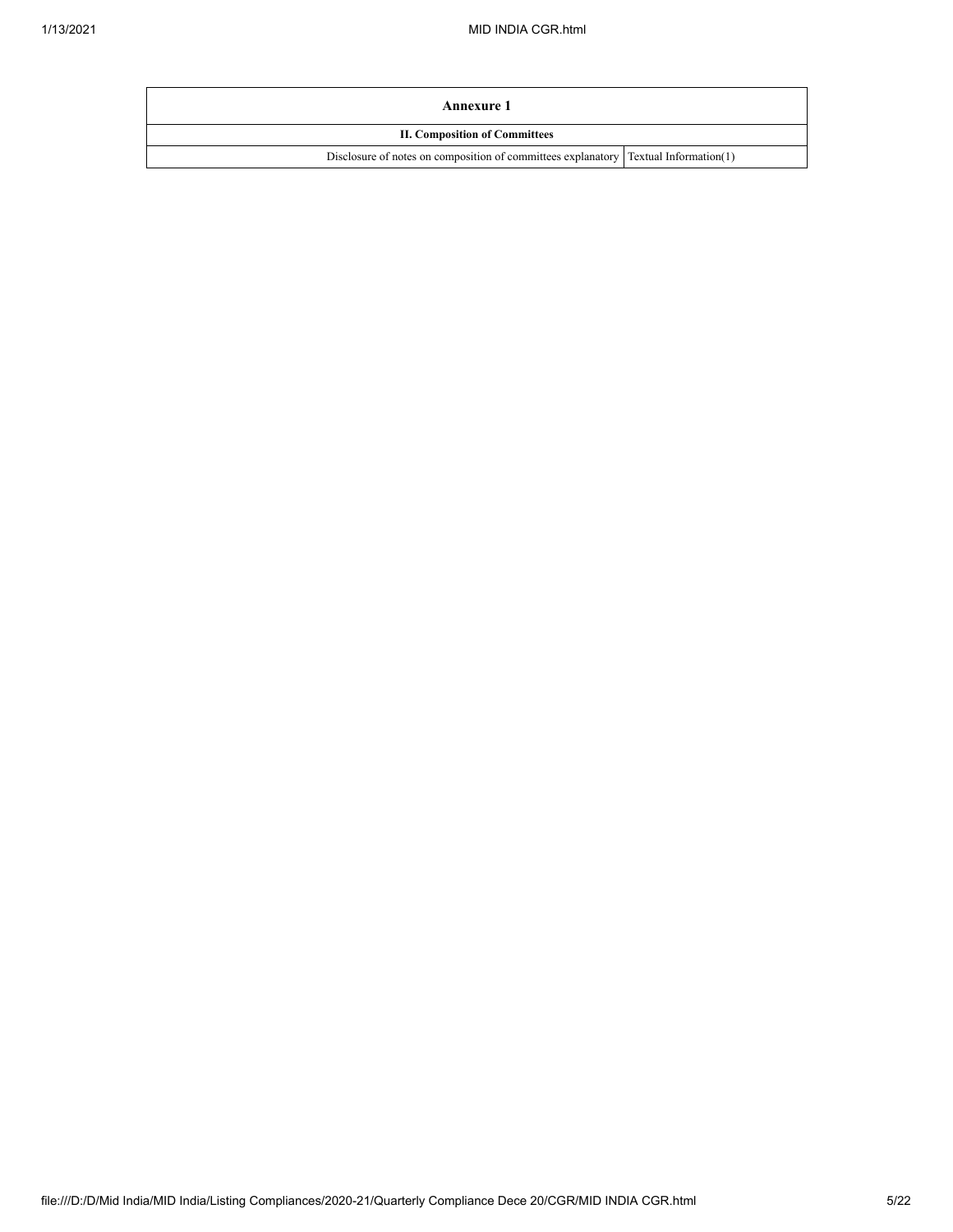|                        | <b>Annexure 1 Text Block</b>                                                                                                                                                                                                    |
|------------------------|---------------------------------------------------------------------------------------------------------------------------------------------------------------------------------------------------------------------------------|
| Textual Information(1) | Date of Appointment of Mr. Rakesh Kumar Jain, Mr. Aneet Jain and Mrs. Deepika Gandhi as mentioned<br>in Composition of Committees is the date of their re-appointment as Independent Director for second<br>term of five years. |
|                        | Company is not required to Constitute CSR Committee. However, due to error shown on validation<br>regarding whether the CSR Committee has a regular chairperson, 'No' Option has been selected                                  |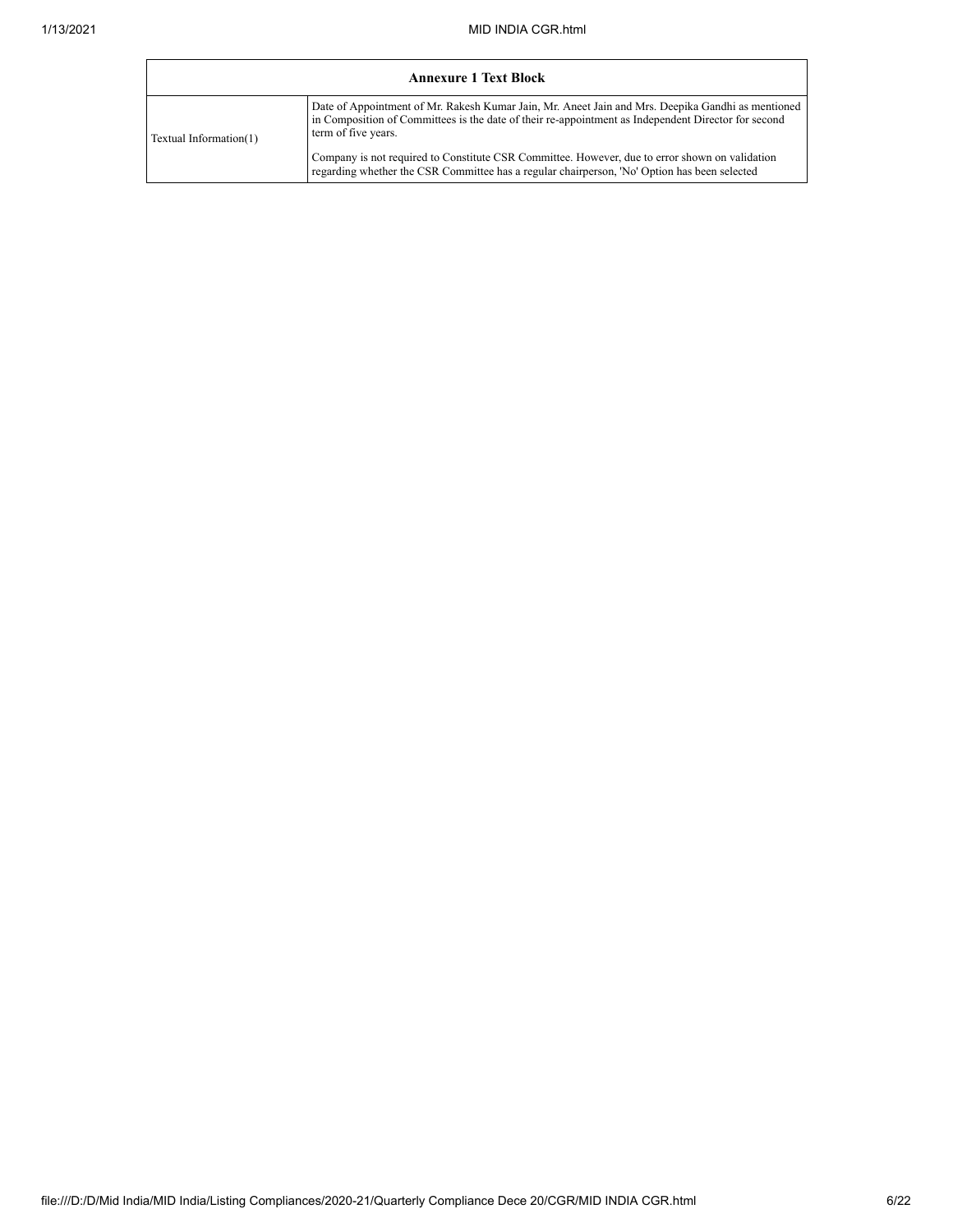|                | <b>Audit Committee Details</b> |                                    |                                         |                            |                        |                      |                |  |  |  |  |  |
|----------------|--------------------------------|------------------------------------|-----------------------------------------|----------------------------|------------------------|----------------------|----------------|--|--|--|--|--|
|                |                                |                                    |                                         |                            |                        |                      |                |  |  |  |  |  |
| <b>Sr</b>      | <b>DIN</b><br>Number           | Name of Committee<br>members       | Category 1 of directors                 | Category 2 of<br>directors | Date of<br>Appointment | Date of<br>Cessation | <b>Remarks</b> |  |  |  |  |  |
|                | 01548417                       | <b>RAKESH KUMAR</b><br><b>JAIN</b> | Non-Executive - Independent<br>Director | Chairperson                | 01-04-2019             |                      |                |  |  |  |  |  |
| $\overline{c}$ | 00380080                       | <b>ANEET JAIN</b>                  | Non-Executive - Independent<br>Director | Member                     | $01-04-2019$           |                      |                |  |  |  |  |  |
| 3              | 07017162                       | <b>DEEPIKA GANDHI</b>              | Non-Executive - Independent<br>Director | Member                     | 14-11-2019             |                      |                |  |  |  |  |  |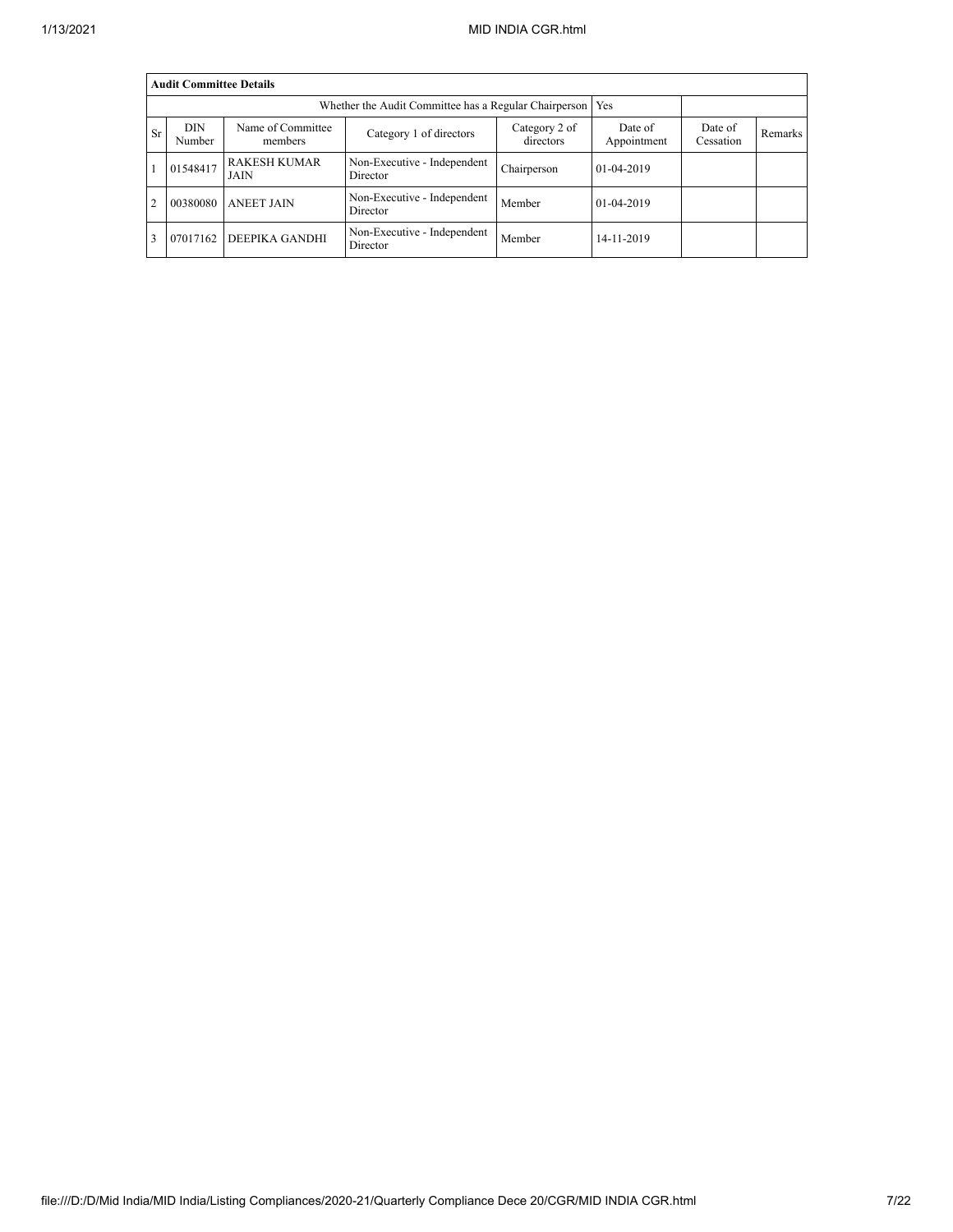|                | Nomination and remuneration committee                                             |                              |                                         |                            |                        |                      |         |  |  |  |  |  |
|----------------|-----------------------------------------------------------------------------------|------------------------------|-----------------------------------------|----------------------------|------------------------|----------------------|---------|--|--|--|--|--|
|                | Whether the Nomination and remuneration committee has a Regular Chairperson   Yes |                              |                                         |                            |                        |                      |         |  |  |  |  |  |
| <b>Sr</b>      | <b>DIN</b><br>Number                                                              | Name of Committee<br>members | Category 1 of directors                 | Category 2 of<br>directors | Date of<br>Appointment | Date of<br>Cessation | Remarks |  |  |  |  |  |
|                | 01548417                                                                          | <b>RAKESH KUMAR</b><br>JAIN  | Non-Executive - Independent<br>Director | Chairperson                | 01-04-2019             |                      |         |  |  |  |  |  |
| $\overline{c}$ | 00380080                                                                          | <b>ANEET JAIN</b>            | Non-Executive - Independent<br>Director | Member                     | 01-04-2019             |                      |         |  |  |  |  |  |
|                | 07017162                                                                          | <b>DEEPIKA GANDHI</b>        | Non-Executive - Independent<br>Director | Member                     | 14-11-2019             |                      |         |  |  |  |  |  |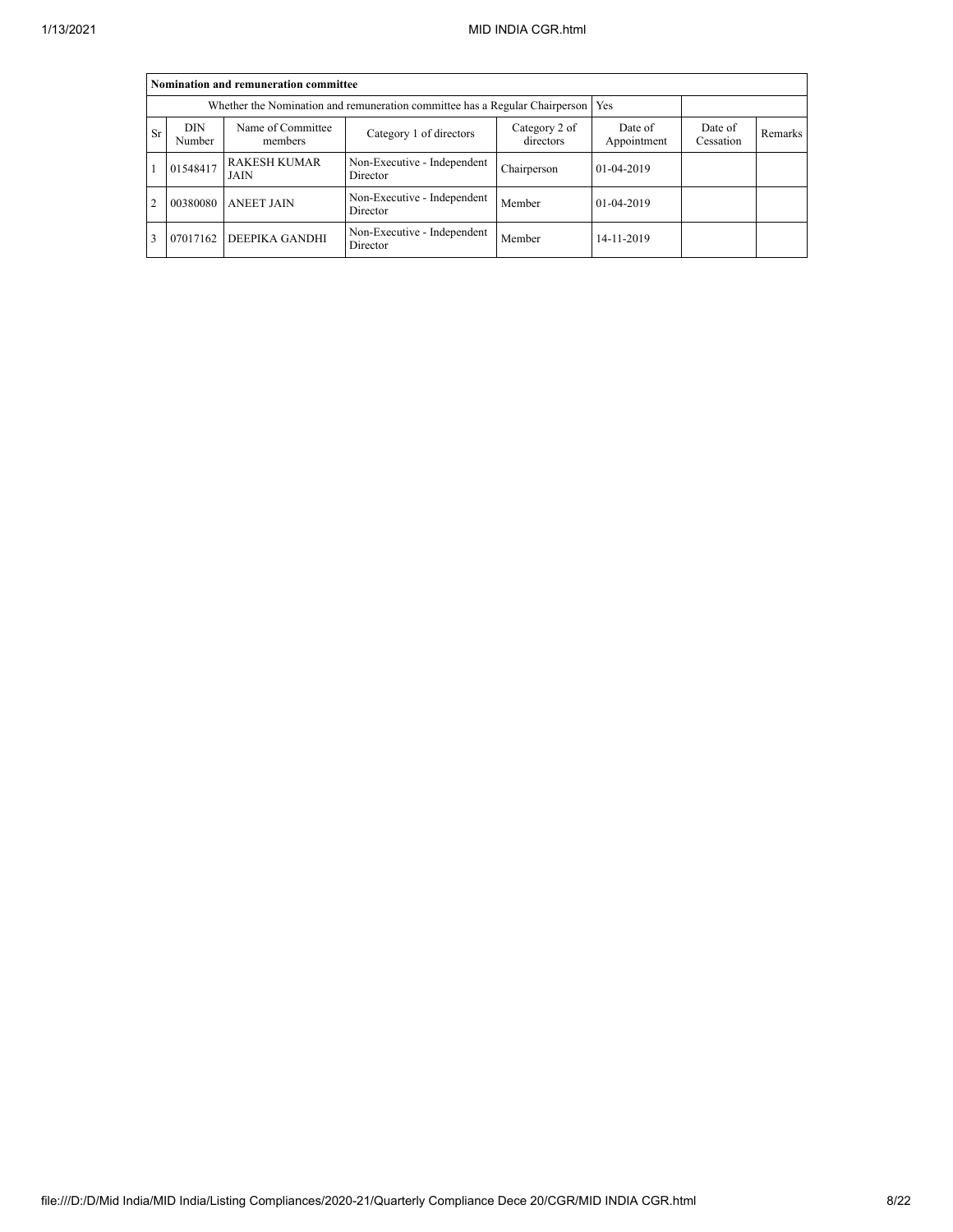|                | <b>Stakeholders Relationship Committee</b>                                |                              |                                         |                            |                        |                      |         |  |  |  |  |  |
|----------------|---------------------------------------------------------------------------|------------------------------|-----------------------------------------|----------------------------|------------------------|----------------------|---------|--|--|--|--|--|
|                | Whether the Stakeholders Relationship Committee has a Regular Chairperson |                              |                                         |                            |                        |                      |         |  |  |  |  |  |
| <b>Sr</b>      | <b>DIN</b><br>Number                                                      | Name of Committee<br>members | Category 1 of directors                 | Category 2 of<br>directors | Date of<br>Appointment | Date of<br>Cessation | Remarks |  |  |  |  |  |
|                | 01548417                                                                  | <b>RAKESH KUMAR</b><br>JAIN  | Non-Executive - Independent<br>Director | Chairperson                | 01-04-2019             |                      |         |  |  |  |  |  |
| $\overline{c}$ | 00380080                                                                  | <b>ANEET JAIN</b>            | Non-Executive - Independent<br>Director | Member                     | 01-04-2019             |                      |         |  |  |  |  |  |
|                | 07017162                                                                  | <b>DEEPIKA GANDHI</b>        | Non-Executive - Independent<br>Director | Member                     | 14-11-2019             |                      |         |  |  |  |  |  |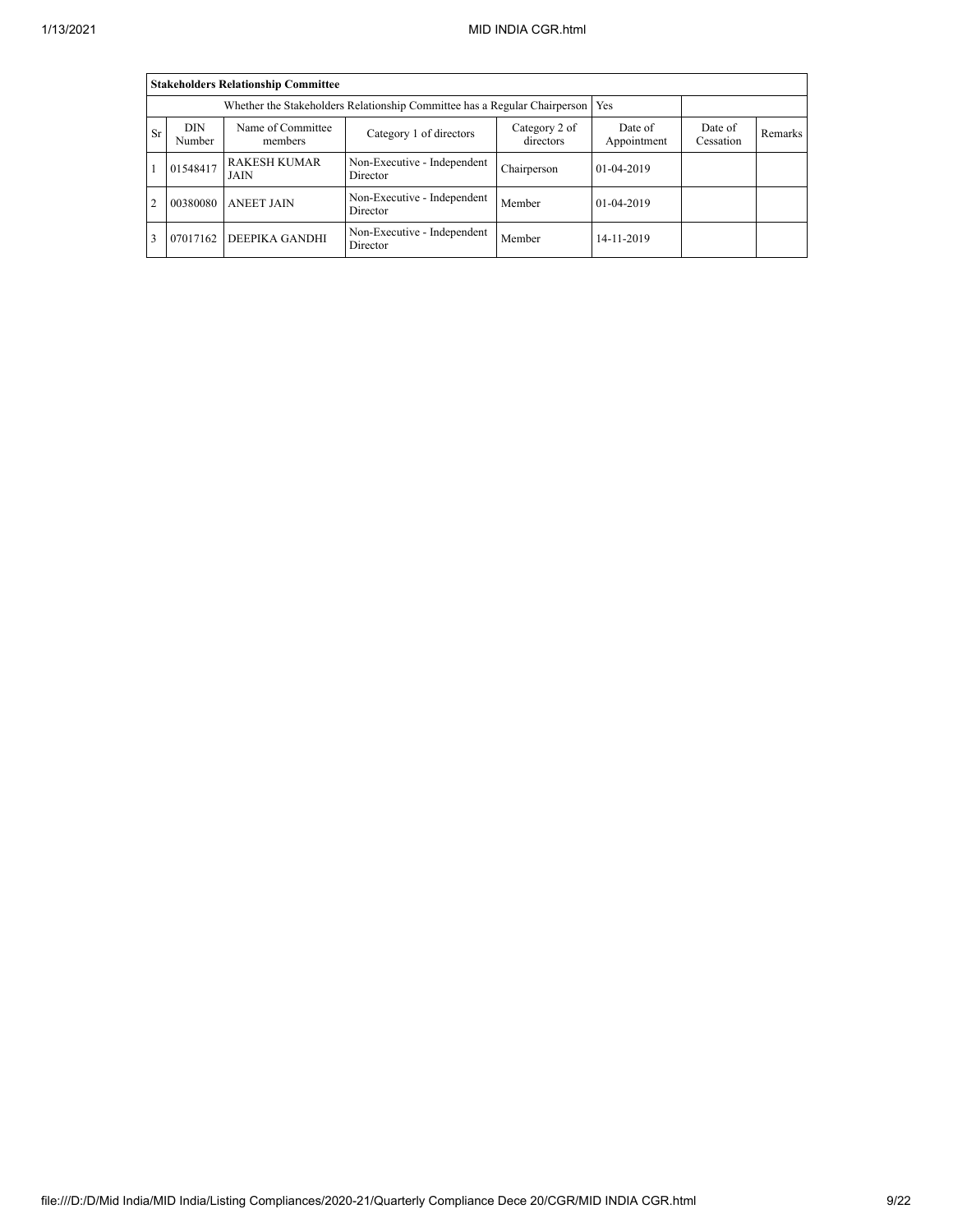|     | <b>Risk Management Committee</b> |                                                                      |                            |                            |                        |                      |         |  |  |  |  |  |
|-----|----------------------------------|----------------------------------------------------------------------|----------------------------|----------------------------|------------------------|----------------------|---------|--|--|--|--|--|
|     |                                  | Whether the Risk Management Committee has a Regular Chairperson   No |                            |                            |                        |                      |         |  |  |  |  |  |
| -Sr | DIN<br>Number                    | Name of Committee<br>members                                         | Category 1 of<br>directors | Category 2 of<br>directors | Date of<br>Appointment | Date of<br>Cessation | Remarks |  |  |  |  |  |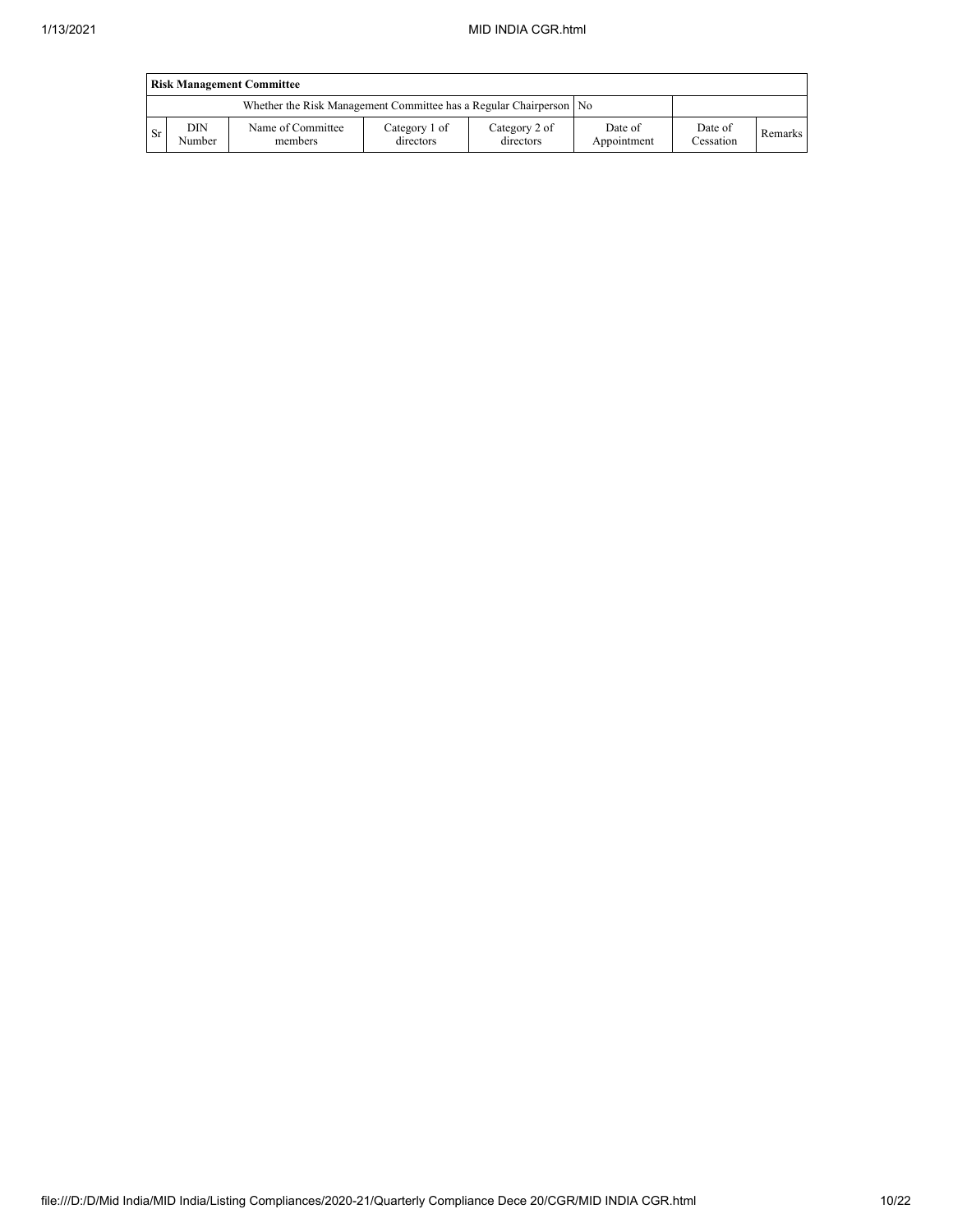l,

|      | <b>Corporate Social Responsibility Committee</b> |                                                                                      |                            |                            |                        |                      |         |  |  |  |  |
|------|--------------------------------------------------|--------------------------------------------------------------------------------------|----------------------------|----------------------------|------------------------|----------------------|---------|--|--|--|--|
|      |                                                  | Whether the Corporate Social Responsibility Committee has a Regular Chairperson   No |                            |                            |                        |                      |         |  |  |  |  |
| - Sr | <b>DIN</b><br>Number                             | Name of Committee<br>members                                                         | Category 1 of<br>directors | Category 2 of<br>directors | Date of<br>Appointment | Date of<br>Cessation | Remarks |  |  |  |  |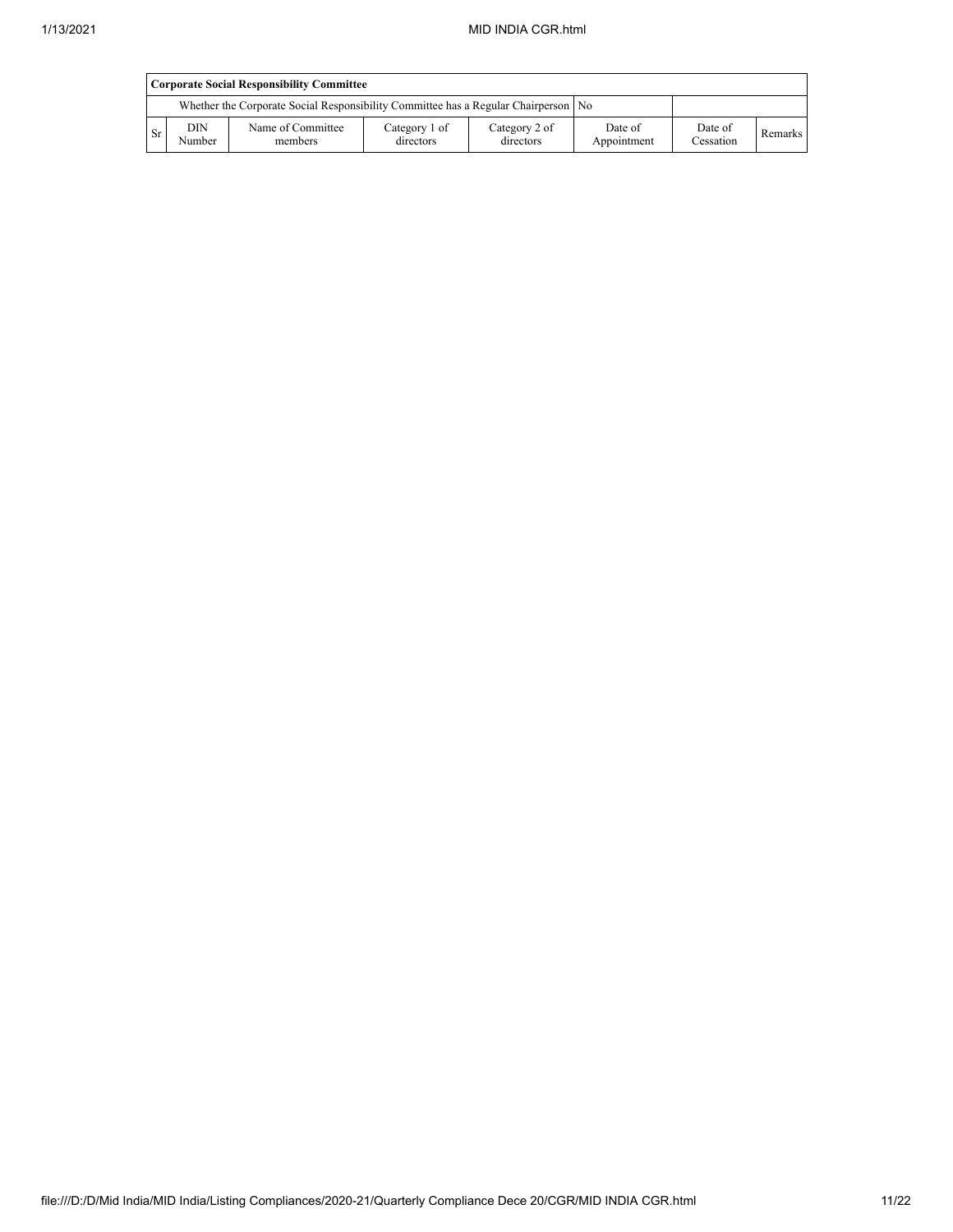| <b>Other Committee</b> |  |                                                                                                                                     |  |  |  |  |  |
|------------------------|--|-------------------------------------------------------------------------------------------------------------------------------------|--|--|--|--|--|
|                        |  | Sr   DIN Number   Name of Committee members   Name of other committee   Category 1 of directors   Category 2 of directors   Remarks |  |  |  |  |  |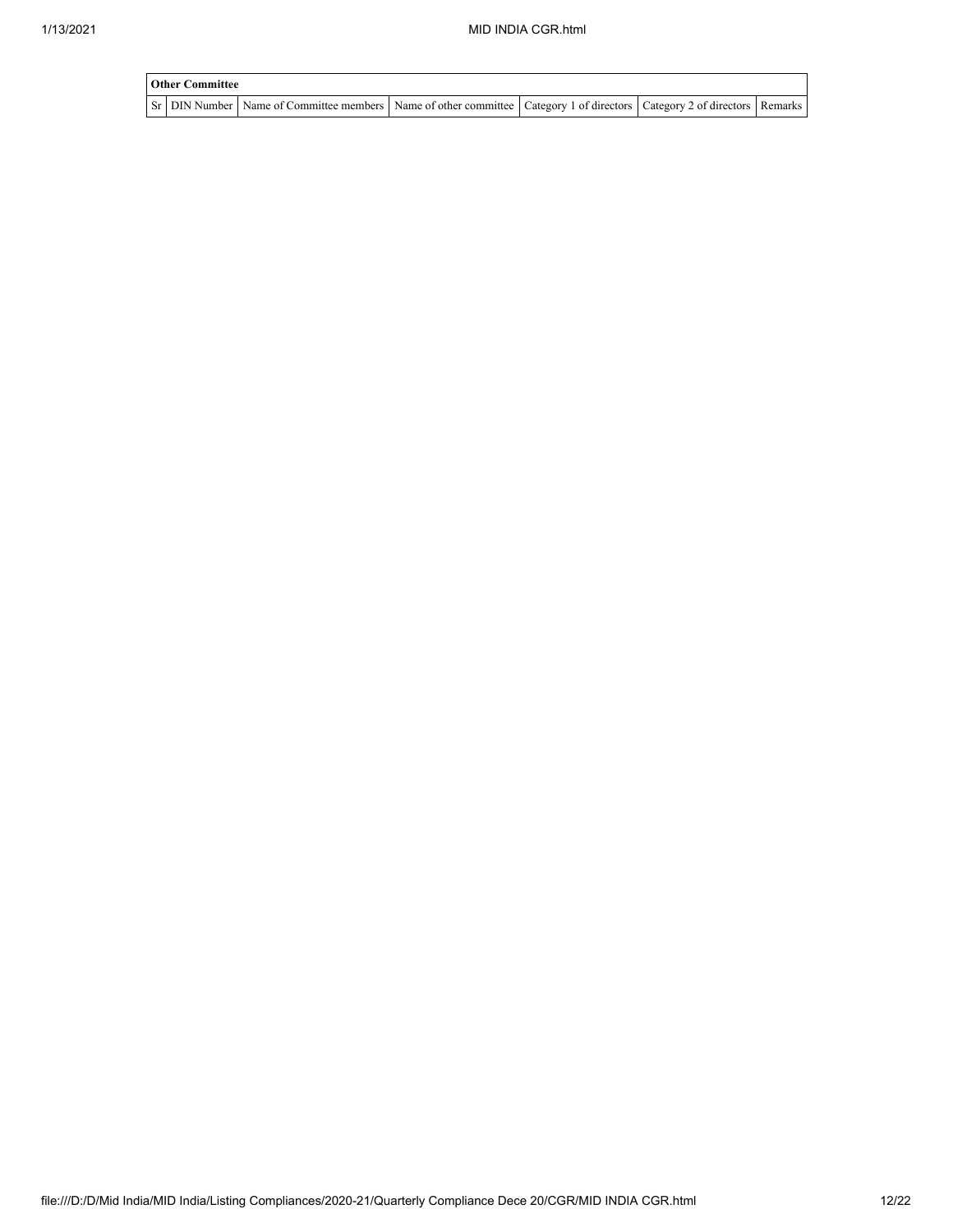|                                                                     | <b>Annexure 1</b>                                           |                                                               |                                                                   |                                       |                                                     |                                    |                                                           |  |
|---------------------------------------------------------------------|-------------------------------------------------------------|---------------------------------------------------------------|-------------------------------------------------------------------|---------------------------------------|-----------------------------------------------------|------------------------------------|-----------------------------------------------------------|--|
| <b>Annexure 1</b>                                                   |                                                             |                                                               |                                                                   |                                       |                                                     |                                    |                                                           |  |
|                                                                     | <b>III. Meeting of Board of Directors</b>                   |                                                               |                                                                   |                                       |                                                     |                                    |                                                           |  |
| Disclosure of notes on meeting of board of<br>directors explanatory |                                                             |                                                               |                                                                   |                                       |                                                     |                                    |                                                           |  |
| Sr                                                                  | $Date(s)$ of meeting<br>(if any) in the<br>previous quarter | $Date(s)$ of<br>meeting (if any)<br>in the current<br>quarter | Maximum gap between<br>any two consecutive (in<br>number of days) | Notes for<br>not<br>providing<br>Date | Whether<br>requirement of<br>Quorum met<br>(Yes/No) | Number of<br>Directors<br>present* | No. of Independent<br>Directors attending<br>the meeting* |  |
|                                                                     | 11-08-2020                                                  |                                                               |                                                                   |                                       | Yes                                                 |                                    |                                                           |  |
| 2                                                                   |                                                             | 09-11-2020                                                    | 89                                                                |                                       | Yes                                                 |                                    |                                                           |  |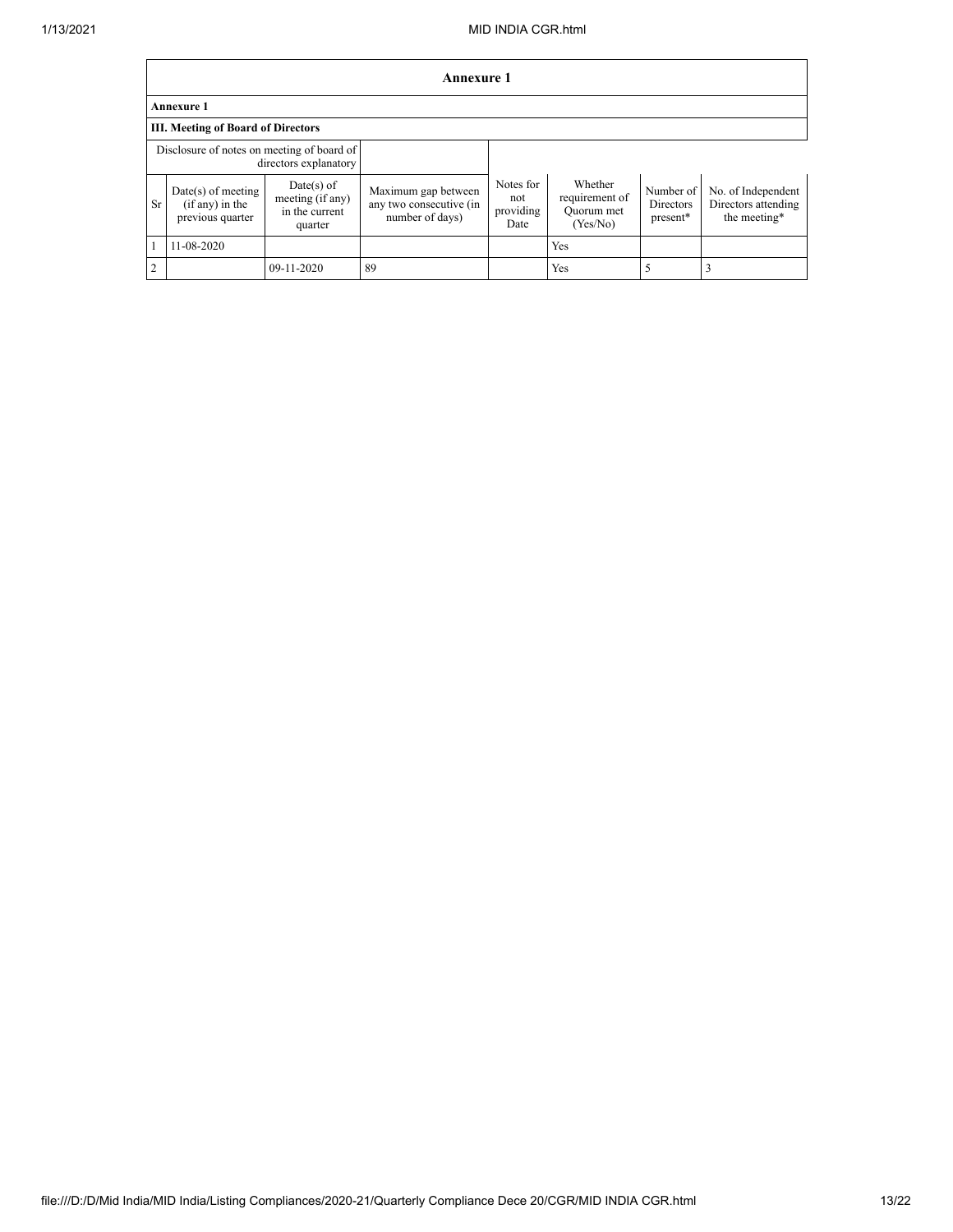|                | <b>Annexure 1</b>                                                                        |                                                                                                            |                                                                      |                               |                                       |                                                        |                                           |                                                                           |
|----------------|------------------------------------------------------------------------------------------|------------------------------------------------------------------------------------------------------------|----------------------------------------------------------------------|-------------------------------|---------------------------------------|--------------------------------------------------------|-------------------------------------------|---------------------------------------------------------------------------|
|                | <b>IV. Meeting of Committees</b>                                                         |                                                                                                            |                                                                      |                               |                                       |                                                        |                                           |                                                                           |
|                | Textual<br>Disclosure of notes on meeting of committees explanatory<br>Information $(1)$ |                                                                                                            |                                                                      |                               |                                       |                                                        |                                           |                                                                           |
| Sr             | Name of<br>Committee                                                                     | $Date(s)$ of meeting (Enter<br>dates of Previous quarter<br>and Current quarter in<br>chronological order) | Maximum gap<br>between any two<br>consecutive (in<br>number of days) | Name of<br>other<br>committee | Reson for<br>not<br>providing<br>date | Whether<br>requirement<br>of Quorum<br>met<br>(Yes/No) | Number of<br><b>Directors</b><br>present* | No. of<br>Independent<br><b>Directors</b><br>attending<br>the<br>meeting* |
|                | Audit<br>Committee                                                                       | 11-08-2020                                                                                                 |                                                                      |                               |                                       | <b>Yes</b>                                             |                                           |                                                                           |
| $\overline{2}$ | Audit<br>Committee                                                                       | 09-11-2020                                                                                                 | 89                                                                   |                               |                                       | <b>Yes</b>                                             | 3                                         | 3                                                                         |
| 3              | <b>Stakeholders</b><br>Relationship<br>Committee                                         | 11-08-2020                                                                                                 |                                                                      |                               |                                       | Yes                                                    |                                           |                                                                           |
| 4              | Stakeholders<br>Relationship<br>Committee                                                | 09-11-2020                                                                                                 |                                                                      |                               |                                       | Yes                                                    | 3                                         | 3                                                                         |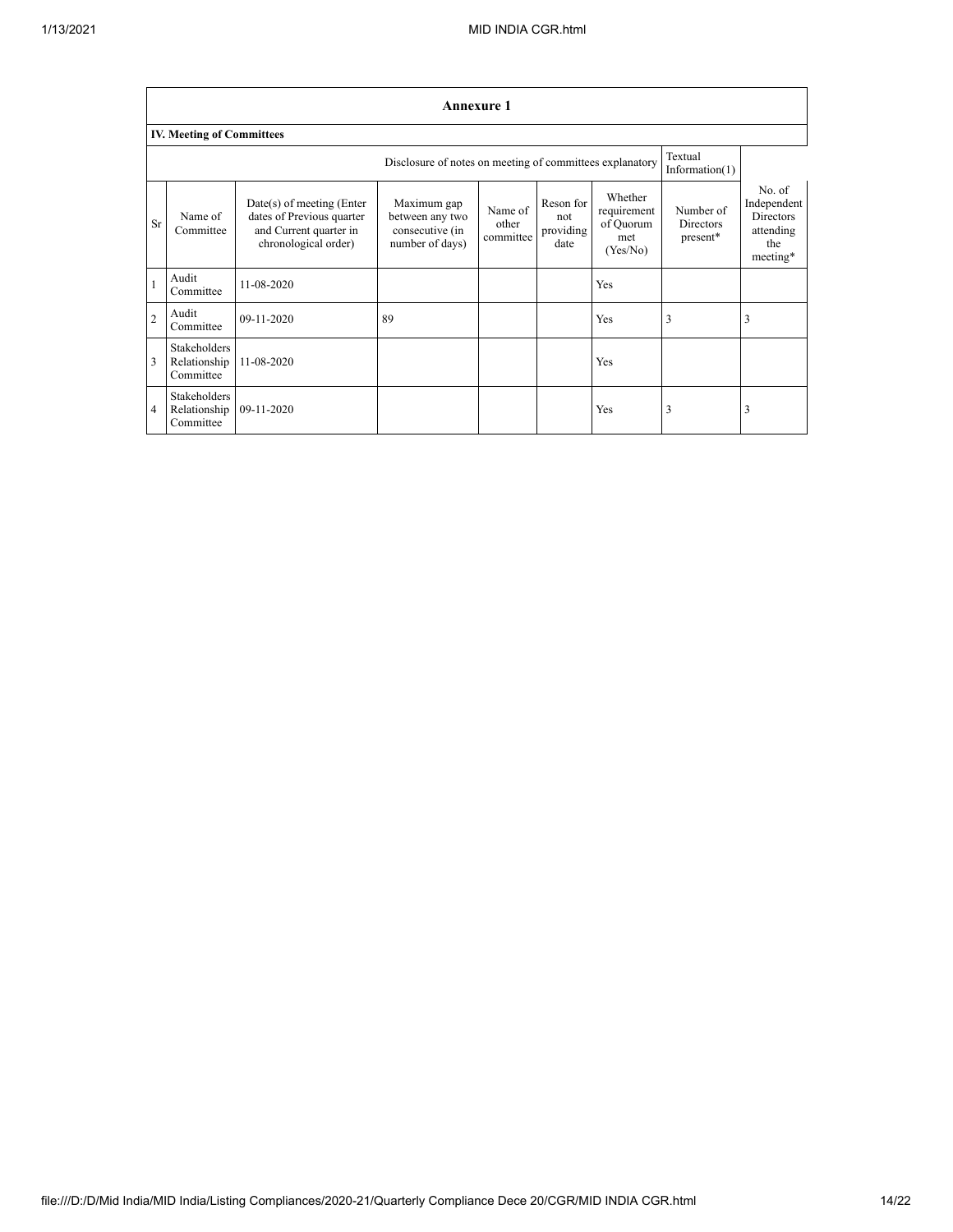|                        | <b>Text Block</b>                                                                                                                    |
|------------------------|--------------------------------------------------------------------------------------------------------------------------------------|
| Textual Information(1) | Please note that filed H16 is auto fill and does not calculate days between current quarter meeting and<br>previous quarter meeting. |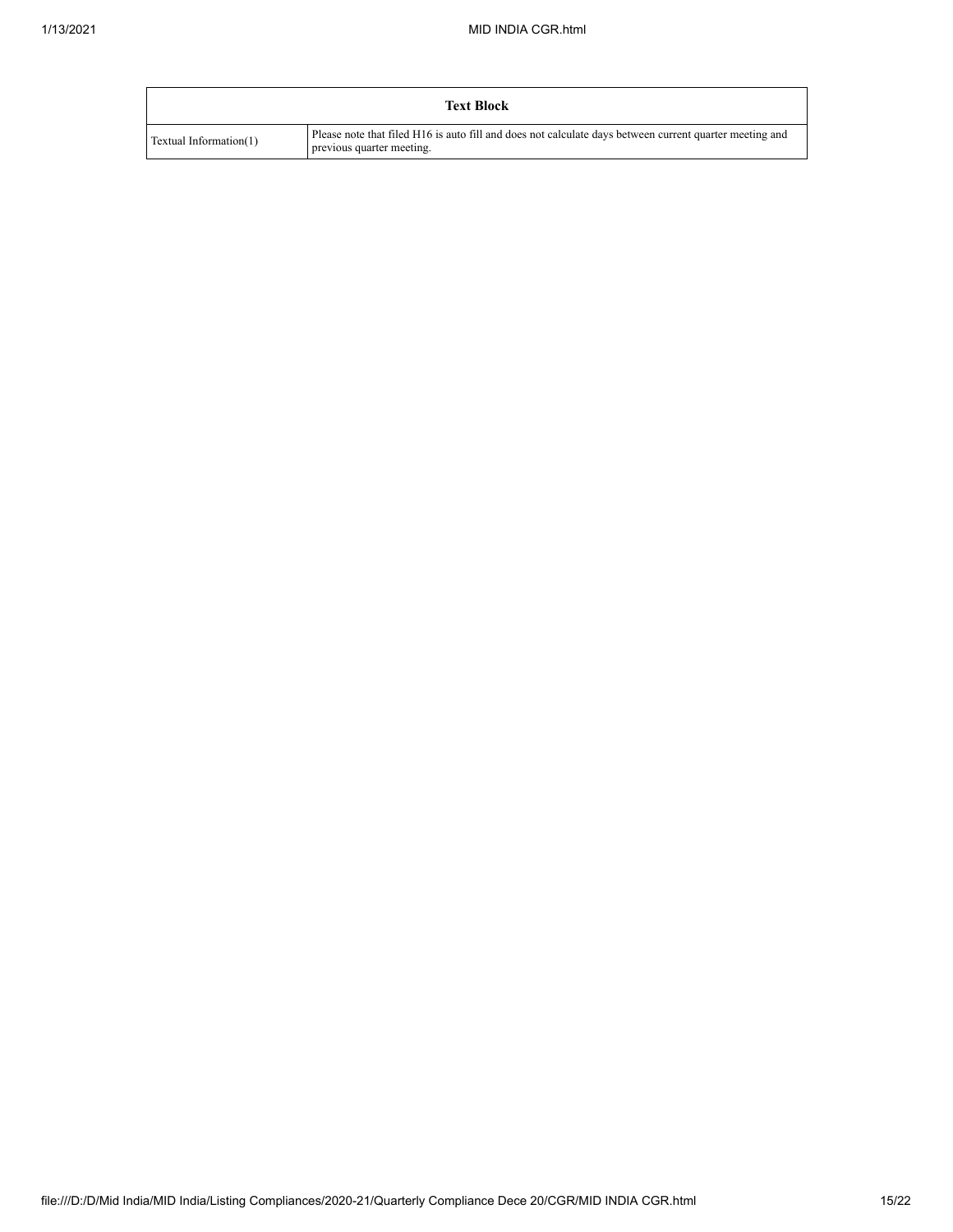|                | Annexure 1                                                                                                       |                                  |                                                                    |  |  |  |
|----------------|------------------------------------------------------------------------------------------------------------------|----------------------------------|--------------------------------------------------------------------|--|--|--|
|                | V. Related Party Transactions                                                                                    |                                  |                                                                    |  |  |  |
| Sr             | Subject                                                                                                          | Compliance status<br>(Yes/No/NA) | If status is "No" details of non-<br>compliance may be given here. |  |  |  |
|                | Whether prior approval of audit committee obtained                                                               | <b>Yes</b>                       |                                                                    |  |  |  |
| $\overline{2}$ | Whether shareholder approval obtained for material RPT                                                           | <b>NA</b>                        |                                                                    |  |  |  |
| 3              | Whether details of RPT entered into pursuant to omnibus approval<br>Yes<br>have been reviewed by Audit Committee |                                  |                                                                    |  |  |  |
|                | Disclosure of notes on related party transactions<br>Textual Information(1)                                      |                                  |                                                                    |  |  |  |
|                | Disclosure of notes of material transaction with related party<br>Textual Information(2)                         |                                  |                                                                    |  |  |  |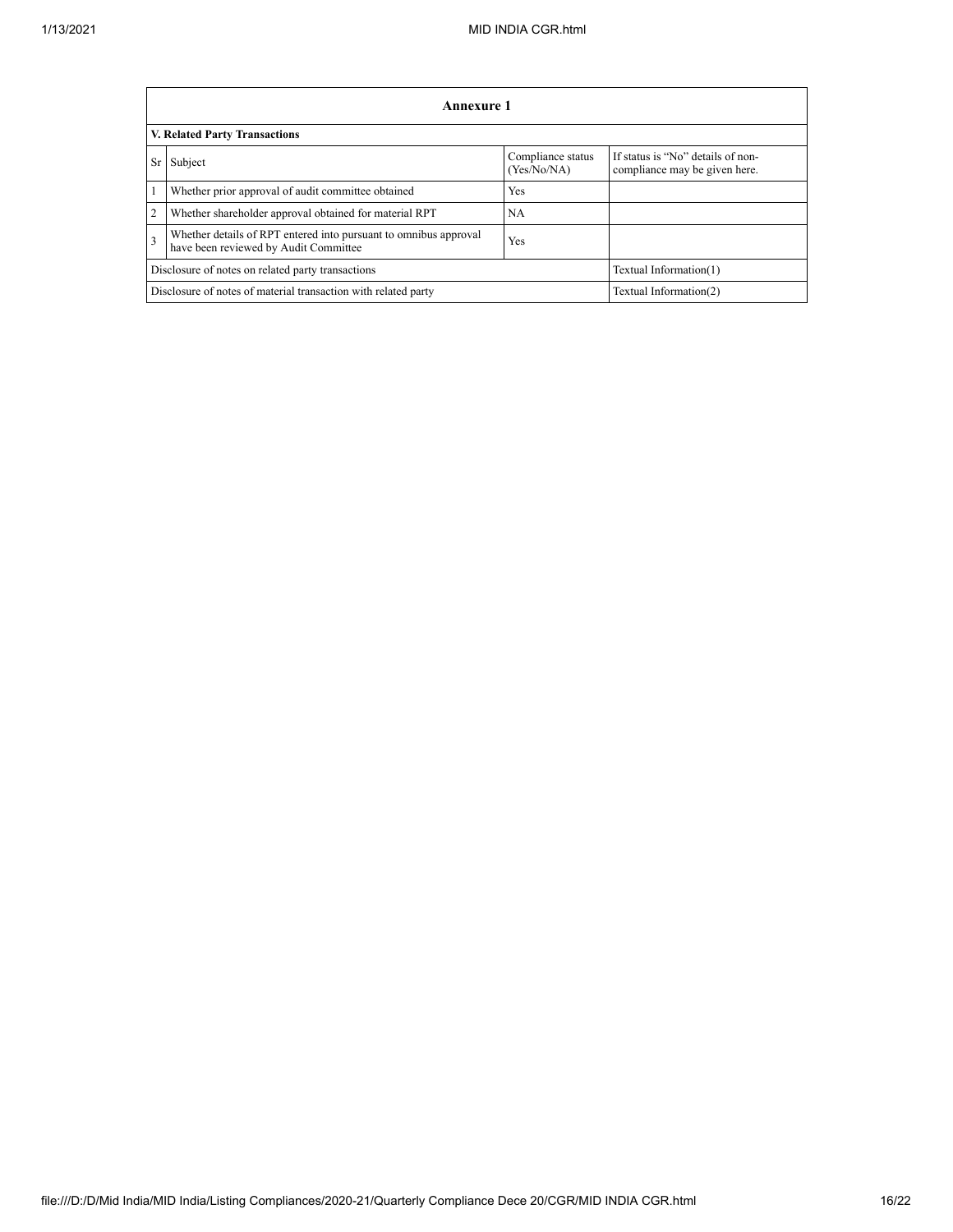| <b>Text Block</b>      |                                                                                                                             |  |  |  |
|------------------------|-----------------------------------------------------------------------------------------------------------------------------|--|--|--|
| Textual Information(1) | During the quarter no material Related Party Transaction entered, except remuneration given to Key<br>Managerial Personnel. |  |  |  |
| Textual Information(2) | During the quarter the Company does not have entered any material related party transaction.                                |  |  |  |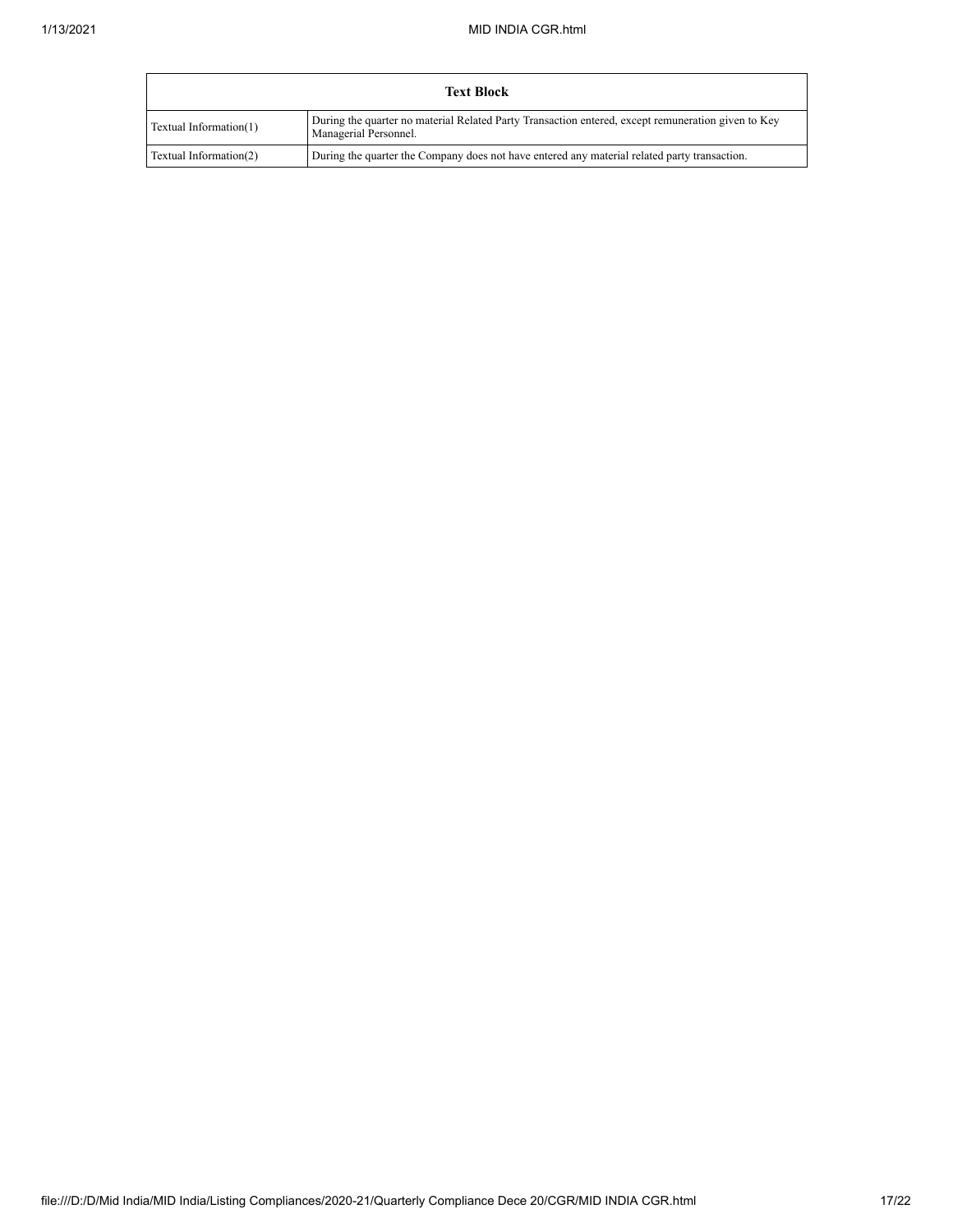|                          | <b>Annexure 1</b>                                                                                                                                                                                               |                               |  |  |  |
|--------------------------|-----------------------------------------------------------------------------------------------------------------------------------------------------------------------------------------------------------------|-------------------------------|--|--|--|
|                          | <b>VI. Affirmations</b>                                                                                                                                                                                         |                               |  |  |  |
| Sr                       | Subject                                                                                                                                                                                                         | Compliance<br>status (Yes/No) |  |  |  |
| $\mathbf{1}$             | The composition of Board of Directors is in terms of SEBI (Listing obligations and disclosure requirements)<br>Regulations, 2015                                                                                | Yes                           |  |  |  |
| $\overline{c}$           | The composition of the following committees is in terms of SEBI(Listing obligations and disclosure requirements)<br>Regulations, 2015 a. Audit Committee                                                        | Yes                           |  |  |  |
| 3                        | The composition of the following committees is in terms of SEBI(Listing obligations and disclosure requirements)<br>Regulations, 2015. b. Nomination & remuneration committee                                   | Yes                           |  |  |  |
| $\overline{4}$           | The composition of the following committees is in terms of SEBI(Listing obligations and disclosure requirements)<br>Regulations, 2015. c. Stakeholders relationship committee                                   | Yes                           |  |  |  |
| $\overline{\phantom{0}}$ | The composition of the following committees is in terms of SEBI(Listing obligations and disclosure requirements)<br>Regulations, 2015. d. Risk management committee (applicable to the top 500 listed entities) | NA                            |  |  |  |
| 6                        | The committee members have been made aware of their powers, role and responsibilities as specified in SEBI<br>(Listing obligations and disclosure requirements) Regulations, 2015.                              | Yes                           |  |  |  |
| $\overline{7}$           | The meetings of the board of directors and the above committees have been conducted in the manner as specified in<br>SEBI (Listing obligations and disclosure requirements) Regulations, 2015.                  | Yes                           |  |  |  |
| 8                        | This report and/or the report submitted in the previous quarter has been placed before Board of Directors.                                                                                                      | Yes                           |  |  |  |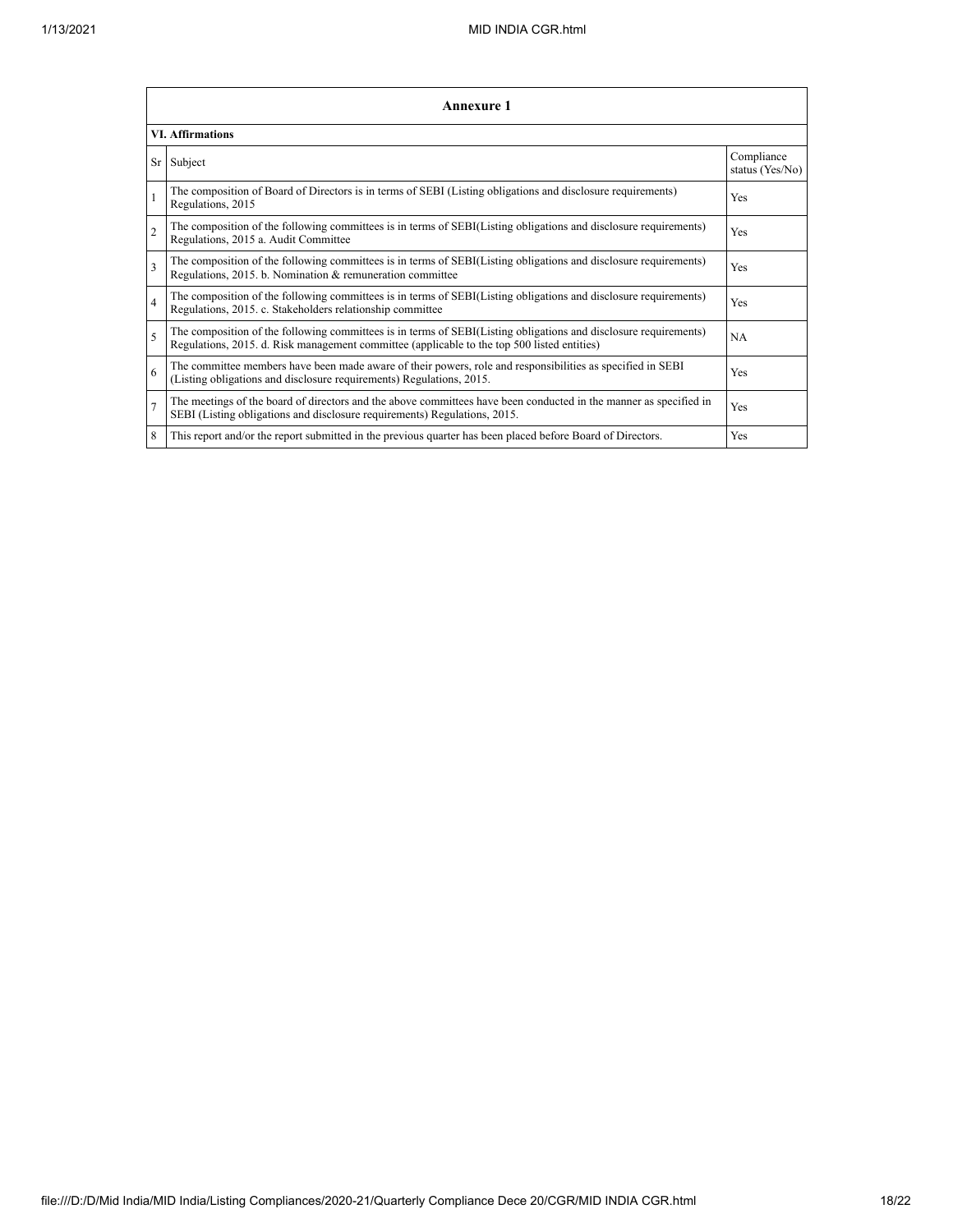| <b>Annexure 1</b> |                              |                                          |  |  |
|-------------------|------------------------------|------------------------------------------|--|--|
| - Sr              | Subject<br>Compliance status |                                          |  |  |
|                   | Name of signatory            | SHAILENDRA AGRAWAL                       |  |  |
|                   | Designation                  | Company Secretary and Compliance Officer |  |  |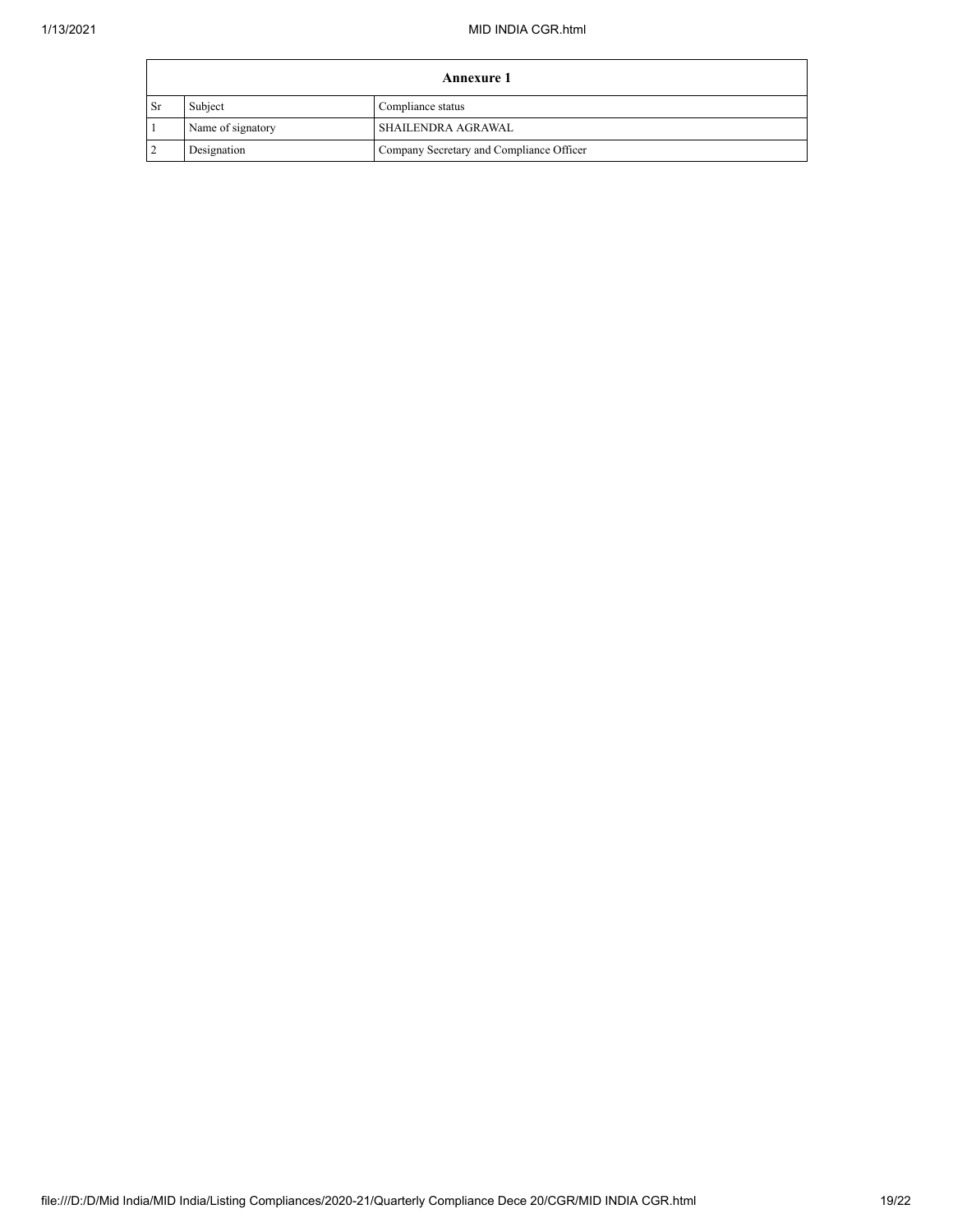**Text Block**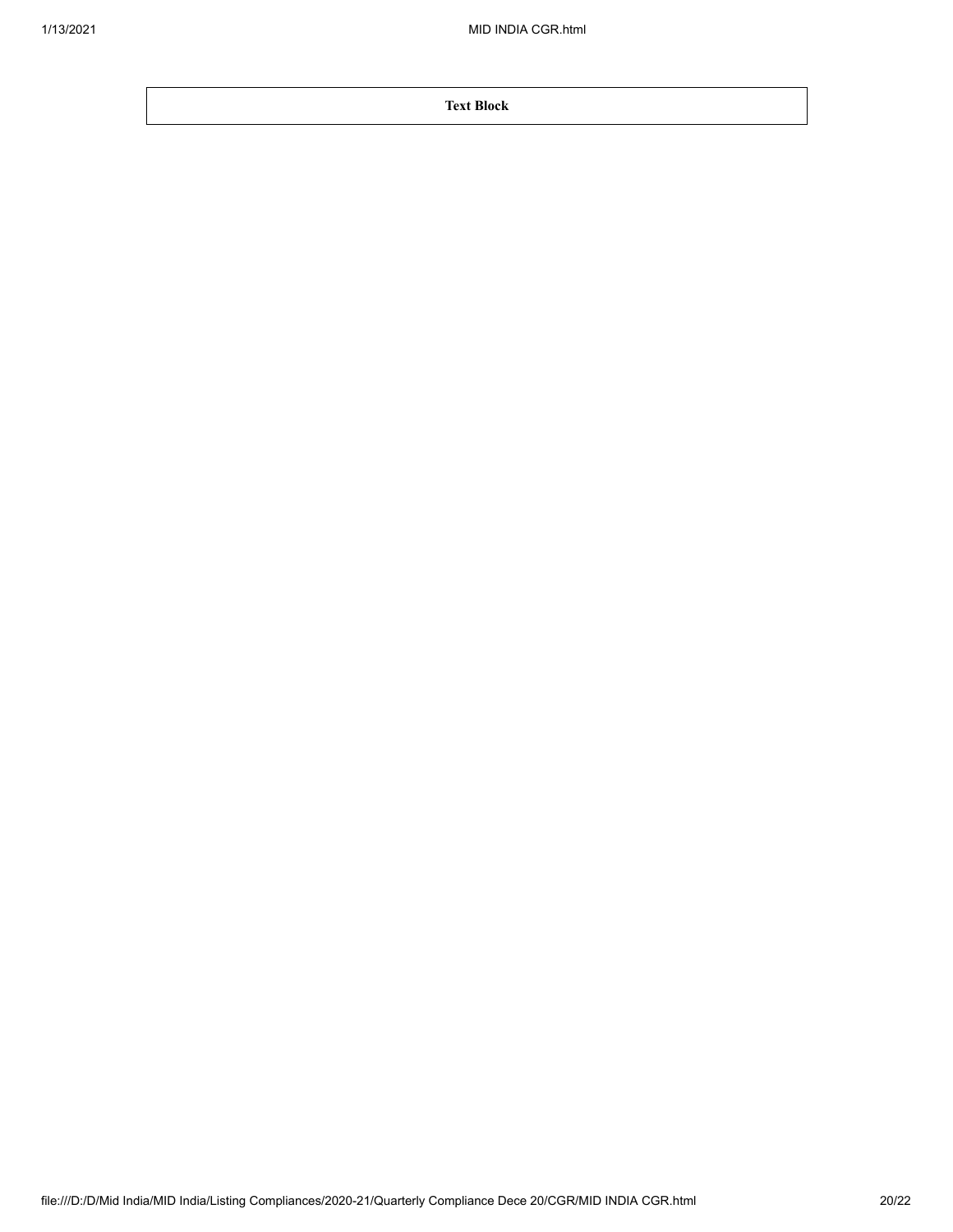| <b>Signatory Details</b> |                                          |  |
|--------------------------|------------------------------------------|--|
| Name of signatory        | SHAILENDRA AGRAWAL                       |  |
| Designation of person    | Company Secretary and Compliance Officer |  |
| Place                    | <b>INDORE</b>                            |  |
| Date                     | 13-01-2021                               |  |